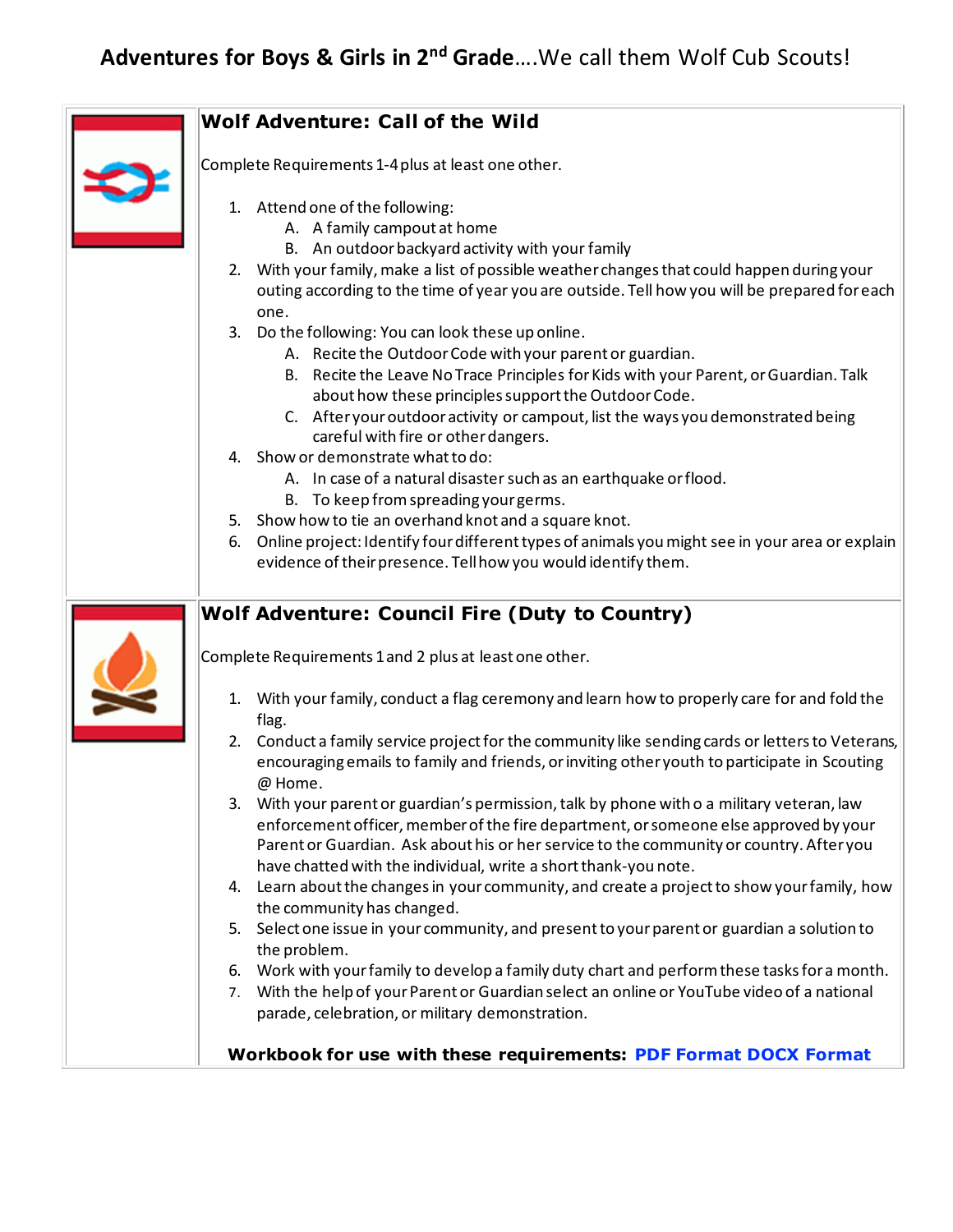# **Wolf Adventure: Duty to God Footsteps**



Complete Requirement 1 or 2 plus at least two others.

- 1. Discuss with your parent, guardian, den leader, or other caring adult what it means to do your duty to God. Tell how you do your duty to God in your daily life.
- 2. Earn the religious emblem of your faith that is appropriate for your age, if you have not already done so.
- 3. Offer a prayer, meditation, or reflection with your family.
- 4. Read a story about people or groups of people who came to America to enjoy religious freedom.
- 5. Learn and sing a song that could be sung in reverence before or after meals or one that gives encouragement, reminds you how to show reverence, or demonstrates your duty to God.
- 6. Visit a religious monumentonline where people might show reverence. Create a visual display to show your family and show how it makes you feel reverent or helped you better understand your duty to God.

### **Wolf Adventure: Howling at the Moon**



Complete the following Requirements.

- 1. Show you can communicate in at least two different ways.
- 2. Work with your family to create an original skit.
- 3. Work together with your family to plan, prepare, and put on a campfire program.
- 4. Put on and record your Family Campfire Program.

## **Wolf Adventure: Paws on the Path**

Complete Requirements 1-5. Requirements 6 and 7 are optional.

- 1. Show you are prepared to hike safely in any outdoor setting by putting together the Cub Scout Six Essentials to take along on a hike. Look up the Cub Scout Sex Essentials online.
- 2. Tell what the buddy system is and why we always use it in the outdoors. Describe what you should do if you get separated from your group while hiking.
- 3. Choose the appropriate clothing to wear on a hike based on the expected weather.
- 4. Before hiking, recite the Outdoor Code and the Leave No Trace Principles for Kids with your family. (This may be combined with Requirement 3 of The Call of the Wild Adventure.) Discuss how you would show respect for wildlife.
- 5. Go on a backyard hike with your family. Find two interesting things that you've never noticed before and discuss with your family.
- 6. Name two birds, two insects, and/or two otheranimals that live in your area. Explain how you would identify them.
- 7. Draw a map of an area near where you live using common map symbols. Show which direction is north on your map

## **Wolf Adventure: Running with the Pack**



Complete the following Requirements.

1. Play catch with someone in your family who is standing 5 steps away from you. Play until you can throw and catch successfully at this distance. Take a step back and see if you can improve your throwing and catching skills.